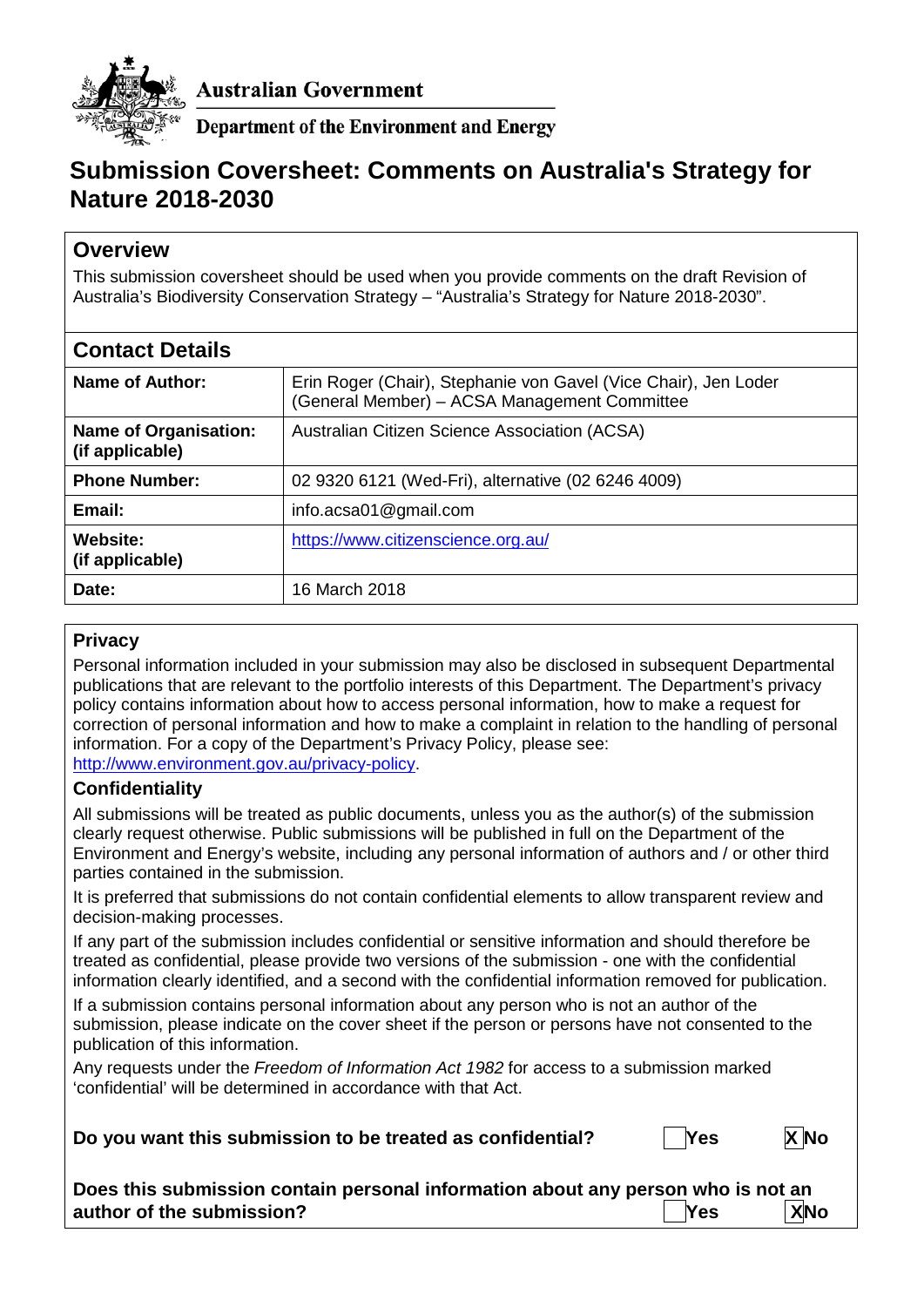## **Submission Instructions**

Submissions should be made by close of business on **Friday, 16 March 2018**. The Department reserves the right not to consider late submissions. Where possible, submissions should be lodged electronically, preferably in Microsoft Word or other text based formats, via the email address:

[NBSSecretariat@environment.gov.au](mailto:NBSSecretariat@environment.gov.au)

Submissions may alternatively be sent to the postal address below to arrive by the due date.

National Biodiversity Strategy Secretariat Department of the Environment and Energy GPO Box 787 CANBERRA ACT 2601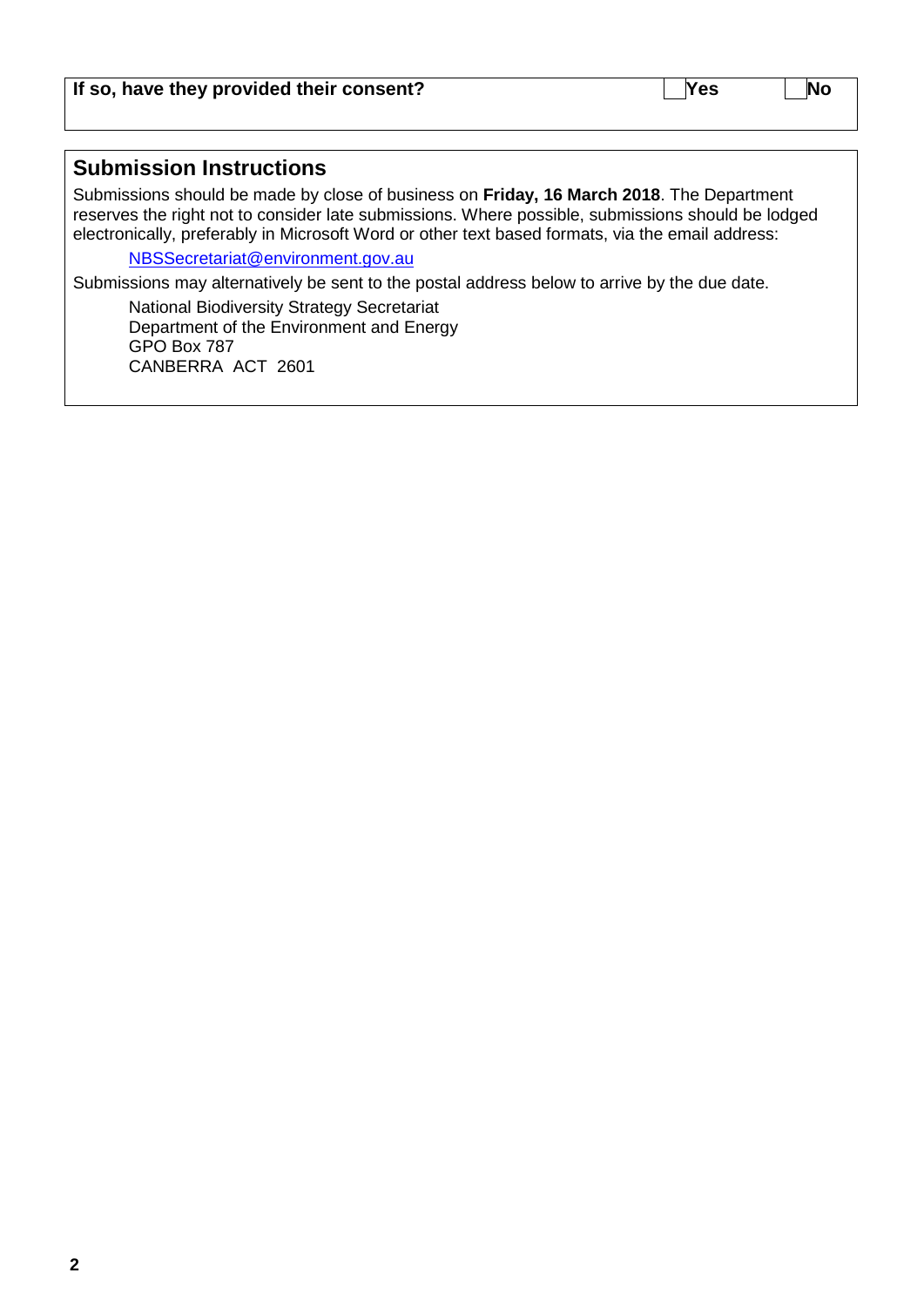# **CITIZEN SCIENCE & AUSTRALIA'S STRATEGY FOR NATURE 2018-2030**



#### **BACKGROUND**

#### *What is citizen science & what are its benefits?*

Citizen science involves public participation and collaboration in scientific research with the aim to increase scientific knowledge (Australian Citizen Science Association definition, 2017). Citizen science can involve but is not limited to:

- identifying research questions.
- designing/conducting investigations,
- collecting and analysing data,
- developing data applications, communications and other technologies for science, and
- solving complex problems.

By involving members of the public in authentic scientific research, citizen science helps test new concepts, accelerates discovery, and involves the public in evidence-based decision-making to create an informed and active society (see also Chief Scientist 2015 Citizen Science Occasional [Paper\)](http://www.chiefscientist.gov.au/2015/07/occasional-paper-building-australia-through-citizen-science/). Citizen science can also provide handson STEM learning outside of the classroom and can increase scientific literacy and awareness. It has been demonstrated to have the capacity to augment and enhance traditional scientific research and monitoring approaches by: increasing spatial and temporal frequency, increasing geographic extent or temporal scale, reducing time and labour costs. Citizen science harnesses the power of communities across a wide range of disciplines from microbiology, biodiversity, medicine, public health, through to astronomy.

#### *Citizen science as a growing and connected community in Australia and internationally*

The [Australian Citizen Science Association \(ACSA\)](https://www.citizenscience.org.au/) was formed in May of 2014 to advance citizen science through the sharing of knowledge, collaboration, capacity building, and advocacy. ACSA is a member-based community that supports, informs, and develops citizen science. In 2016 ACSA finalised its strategic plan (Annex A). Currently the association has over 250 paid members, 3 new state-based chapters (WA, SA, Vic), a number of working groups including a Data & Metadata Working Group, as well as a large social media following (over 4,000 across Twitter and Facebook) and a newsletter with over 1,100 subscribers. ACSA works closely with its three sister [associations:](https://theoryandpractice.citizenscienceassociation.org/articles/10.5334/cstp.55/) the United States [Citizen Science Association,](http://citizenscience.org/) the [European Citizen Science Association,](https://ecsa.citizen-science.net/) and the emerging CitSciAsia. Most recently ACSA has been collaborating on a global scale to help advance citizen science for a sustainable world and is working with the [United Nations](https://www.citizenscience.org.au/2018/01/17/acsa-heads-to-the-united-nations/) to advise on how citizen science can be used to address the UN's Sustainable Development Goals, taking part in the global initiative to have 1 billion global citizens engaged in citizen science by 2020.

In February 2018 the 2<sup>nd</sup> Australian Citizen Science Association conference was held in Adelaide (an overview can be found [here\)](https://www.citizenscience.org.au/2018/03/07/discover-relive-citscioz18-magic/). The conference brought together citizen science practitioners, participants, thought leaders, and decision-makers. The conference also featured international keynote speakers along with Australia's Chief Scientist Dr Alan Finkel, South Australia's Chief Scientist Dr Leanna Read, and the [2017 Eureka citizen science prize](https://australianmuseum.net.au/2017-eureka-prizes-winners) winner Dr Emilie Ens from Macquarie University and the Indigenous Ngukurr Wi Stadi bla Kantri (We Study the Country) Research Team. The aim of the conference was to showcase best practice in citizen science and share project outcomes from across Australia and globally. Over 250 delegates attended from across Australia, New Zealand, Asia, Africa, Europe and the United States. A significant proportion of speakers and presentations were those involved in nature and/or biodiversity related citizen science – from threatened species, frogs and fungi, coral reefs, water ecology, pesticide pollution, to urban biodiversity – as well as those technologies, innovations and infrastructures supporting this sector of citizen science, such as artificial intelligence, crowdsourcing, gamification, information management platforms and apps, digitisation, remote sensing, and modelling. The conference also highlighted best practice approaches such as engagement and partnership methods with citizens, communities and stakeholders; communication tools and practices; roles in education, social capital & justice, policy and decision making; as well as participatory and co-design of projects; and monitoring and evaluation of outcomes and impact.

Globally citizen science is gaining momentum, with estimates that citizen science projects from around the world involve between 1.3 to 2.3 million people in the biodiversity space alone, and that they make in-kind contributions worth up to US \$2.5 billion annually [\(Theobald et al 2014\)](https://www.sciencedirect.com/science/article/pii/S0006320714004029?via%3Dihub). No current estimates exist for the value of the citizen science contribution for Australia. The Atlas of Living Australia (a NCRIS research infrastructure) in partnership with ACSA have developed an Australian [citizen science project finder.](https://biocollect.ala.org.au/acsa#isCitizenScience%3Dtrue%26isWorldWide%3Dfalse%26max%3D20%26sort%3DdateCreatedSort) The project finder currently has over 360 citizen science projects that people can discover participate in and contribute data to, with over 90% of those projects being nature related. In 2017 an Australian federal citizen science grant round for a total of \$6.3 million over 4 years was announced. The grant round attracted over 380 applications with a total funding request of over \$300 million. With only a 3% [success](https://www.business.gov.au/Assistance/Inspiring-Australia-Science-Engagement/Citizen-Science-Grants/Citizen-Science-Grants-Grant-Recipients) rate the grant round demonstrated the interest in citizen science nationally and the need for increased citizen science funding opportunities. A seminar held in Canberra in February 2018 with representatives from government, academia, and industry highlighted the huge interest nationally and the need for building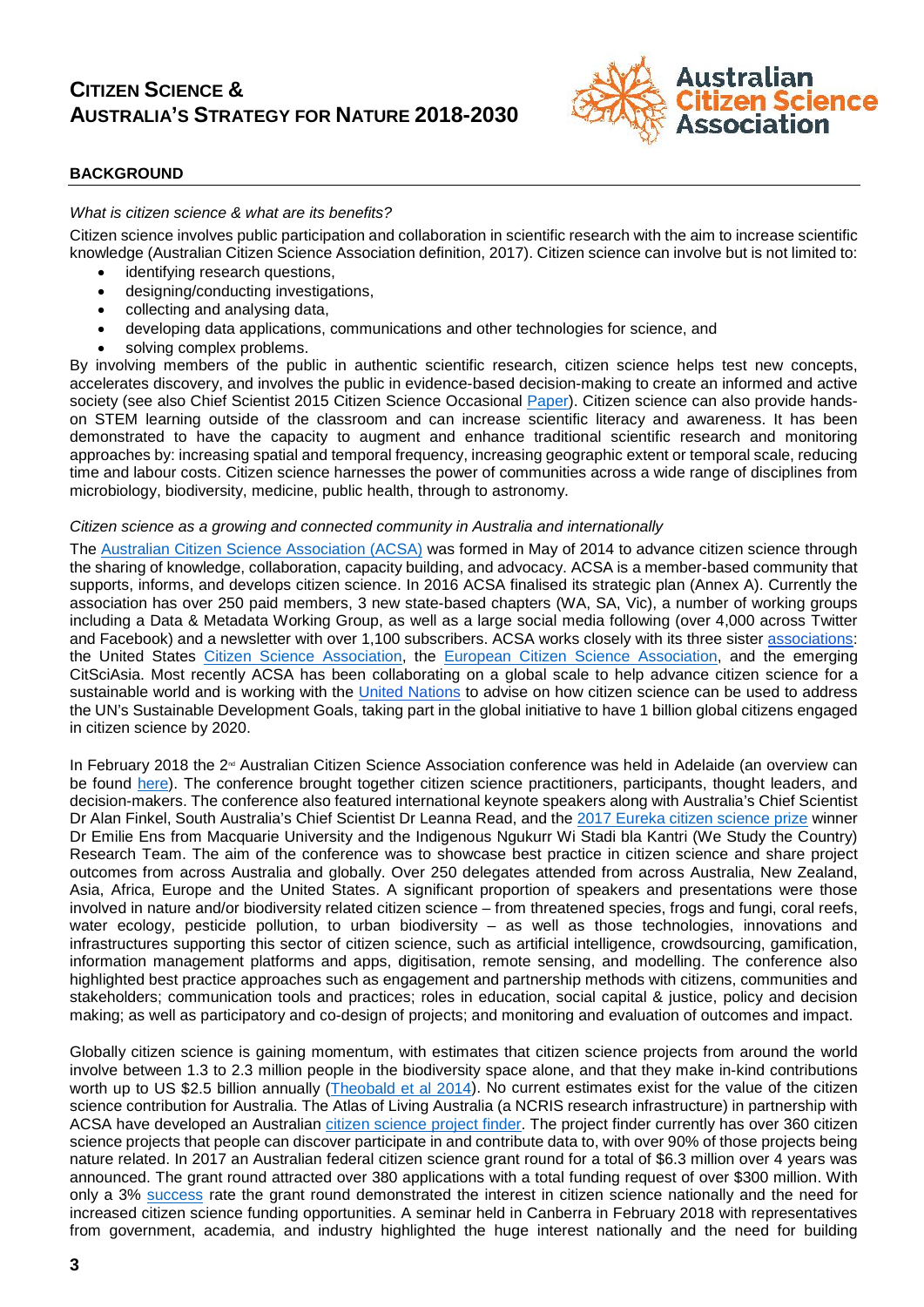communities of best practice, including in the research and government agency sectors. Government's important role was also recognised not only through making available specific funding but also its support for underlying infrastructures to help improve citizen science data mobilisation and standards as well as leveraging citizen science to complement and augment the government's investment in policy, science, and education.

#### *Citizen science as part of Australian policy delivery*

Citizen science provides an opportunity for a new approach in Australian science-society-policy interactions and implementation. It has been recognised in reports such as the [Australia State of the Environment](https://soe.environment.gov.au/) 2016 that "*concerted citizen science efforts are contributing to our understanding of biodiversity and to management of biodiversity in Australia*". But the citizen science community recognises that to effect change and impact across the science-society-policy interaction space in a nature context, there is a need for integrated approaches that are not just sector/stakeholder-by-sector/stakeholder directed. The [White Paper on Citizen Science for Europe](http://www.socientize.eu/sites/default/files/white-paper_0.pdf) provides an example of a framework for citizen science that can be applied in a nature policy context looking at the responses and solutions at the macro/strategy (policy framework), meso/plans (citizen science mediators) and micro/action (individuals, communities) levels.

Recognising the national and international policy actions/agendas/strategies for nature in the draft Strategy (Figure 1), one can also come at the issue from an innovative perspective and consider the role innovation plays as a driver and solution for a strategy for nature. Relevant innovation policy agendas where nature-based citizen science can play a role if specifically or systematically recognised, included and/or mobilised include:

- *National Innovation & Science Agenda:* e.g. support for environmental e-infrastructures and standards for discovering and aggregating data, including citizen science generated data; digital businesses and entrepreneurs supporting citizen science (see examples of businesses in Annex B);
- *Open Government:* e.g. harnessing the power of the citizen science "crowd" to engage with government data, or building dynamic and inclusive communities by creating through citizen science new interaction channels between policy makers, scientists, and citizens;
- *Closing the Gap:* e.g. Indigenous businesses leveraging their natural and cultural assets in an emerging citizen science tourism market.
- *Australia 2030 – Prosperity through Innovation* report the key pillars of this report align strongly with the strategic objectives and outcomes of citizen science: for instance *Education*: citizen science as a stepping stone to and for STEM education, and science literacy; *Culture & Ambition*: imagine if you had 100,000 people to help with national mission research such as those mentioned in the report: genomics (e.g. US crowd citizen science projects such as [Foldit](http://fold.it/portal/info/about) (protein folding), [Eyewire](https://eyewire.org/explore) (mapping the brain), [PatientsLikeMe](https://www.patientslikeme.com/about) (patients sharing experiences and data) through to Great Barrier Reef management and marine research (see as an example the work of the Reef Citizen Science Alliance in Annex B).

The NSW Department of Environment & Heritage is an example of a state government that has expressly committed to citizen science through its [OEH Citizen Science Strategy](http://www.environment.nsw.gov.au/research-and-publications/your-research/citizen-science/about-citizen-science) and position statement, focusing OEH effort on filling priority information gaps through the support and growth of citizen science projects and making data and information provided by the community open, accessible and giving citizen scientists an improved understanding of how that information is used.

#### **CITIZEN SCIENCE IN AUSTRALIA'S STRATEGY FOR NATURE**

ACSA supports the need for a clear, coordinated, and long term strategy for nature in order to achieve the vision outlined in Australia's Strategy for Nature 2018-2030, but most importantly the clarity and commitment to the policies, programs, tools, and resources to actually effect action, change, and impact. ACSA believes that citizen science can play a foundational and connecting role in the shared roadmap to connect people with nature, care for nature, and build and share knowledge.

Key suggestions or comments regarding the draft Strategy include:

*1. Citizen science contributes to all draft Strategy goals and objectives*

Citizen science is and continues to make valuable and increasing contributions to meeting the 12 objectives of Australia's Strategy for Nature 2018-2030, beyond the objective (Objective 2) where it is specifically mentioned. The diversity of its actors, actions, and approaches lends itself to being a key partner for change from a local to international level. Annex B provides just a few examples of citizen science initiatives and how they support the objectives. The ACSA [Project Finder](https://www.citizenscience.org.au/ala-project-finder/) is a web resource to discover more such projects, but also connects through appropriate metadata standards to international citizen science projects for a global view.

The ACSA Strategic Plan (Annex A) pillars of Participation, Partnerships, Practice, Impact, and Platform align strongly with the intent of the draft Strategy, and we believe the emerging convening power of ACSA as an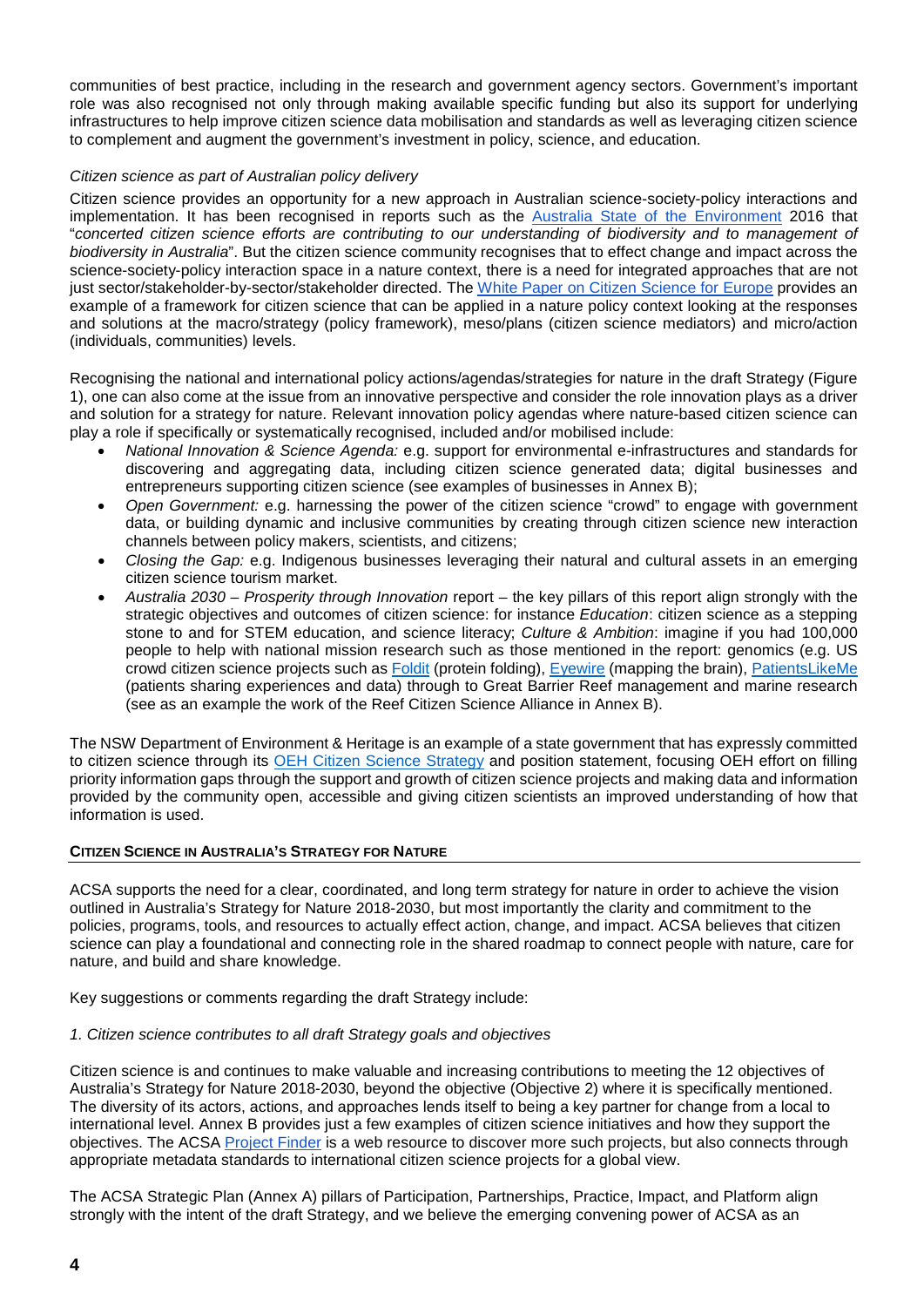association and national community of practice(s) means we can play a role at the table of discussions on the implementation of a strategy for nature. From a government support perspective, continuing and expanding funding through program-specific citizen science initiatives, such as Inspiring Australia's citizen science grant is important. Similarly its support for community building, leadership, and convening organisations such as ACSA is essential. Government can also play a part in expressly recognising, mainstreaming, and articulating the contribution and role citizen science in key government policy agendas in a nature context – from the engagement of citizens with government, STEM education, the use of citizen science data by policy and decision makers, through to co-development of new innovations and businesses, and even health and wellbeing outcomes.

### *2. Importance of diverse partnerships in the draft Strategy*

There is a tone across parts of the draft Strategy that "all Australians" equates to individual citizens and their associated actions and responsibilities. From a citizen science perspective this emphasis on the citizen is a given (along with supporting community organisations), but we recognise that in a nature context and noting the drivers impacting nature (e.g. climate change, invasive species, development) that other actors are essential for change including the business and private sector, and where perhaps there could be more emphasis in the draft Strategy. How we can build better partnerships with industry and businesses is an area of increased interest for ACSA and its members including government's role in facilitating this interaction. Similarly our commitment to science and policy outcomes means we are aiming to develop a community of practice at the government and government research agency level - [citizenscience.gov](https://www.citizenscience.gov/) being an exemplar in the US context.

#### *3. An action inventory needs to be more than a showcase*

An action inventory is a useful mechanism to understand how, not only government but also other actors, (e.g. citizen science) are delivering action against the Strategy goals and objectives. ACSA feels however, an action inventory is just the first step in being able to show outcomes or impact from action - an action or output is just part of an impact pathway for change. Understanding and connecting the metrics or indicators or measures associated with outputs-outcomes-impact from actions will provide greater value for the inventory than just a showcase, list, or catalogue. The ACSA community is also urging the need for a foundational piece of work to measure, track, and articulate the value and impact of citizen science in Australia to the triple bottom line of: society (e.g. well-being, quality of life), the economy (e.g. prosperity, jobs, businesses, efficiencies, innovation), and environment (e.g. ecosystem health, land quality, improved water quality). This would be particularly useful from the Strategy perspective as nature-related citizen science activities form a significant contribution in connecting with nature and sharing of environment and biodiversity data in Australia and a impact assessment/evaluation of this would be invaluable.

As an action inventory database (central, aggregated or federated?) is developed it needs to take into account existing and emerging platforms (e.g ACSA Project Finder, [MERIT\)](https://fieldcapture.ala.org.au/) as well as associated international metadata standards and interoperability – namely both technical and social architectures. ACSA would welcome the opportunity to participate in that database or platform development.

ACSA gratefully acknowledges and commends the work of the Department of the Environment & Energy and others in developing Australia's Strategy for Nature 2018-2030, and welcomes the opportunity to provide this submission on behalf of ACSA and the citizen science community of Australia.

*Erin Roger (Chair) & Stephanie von Gavel (Vice-Chair) & Jennifer Loder (General Member) - on behalf of the Australian Citizen Science Association Management Committee March 2018*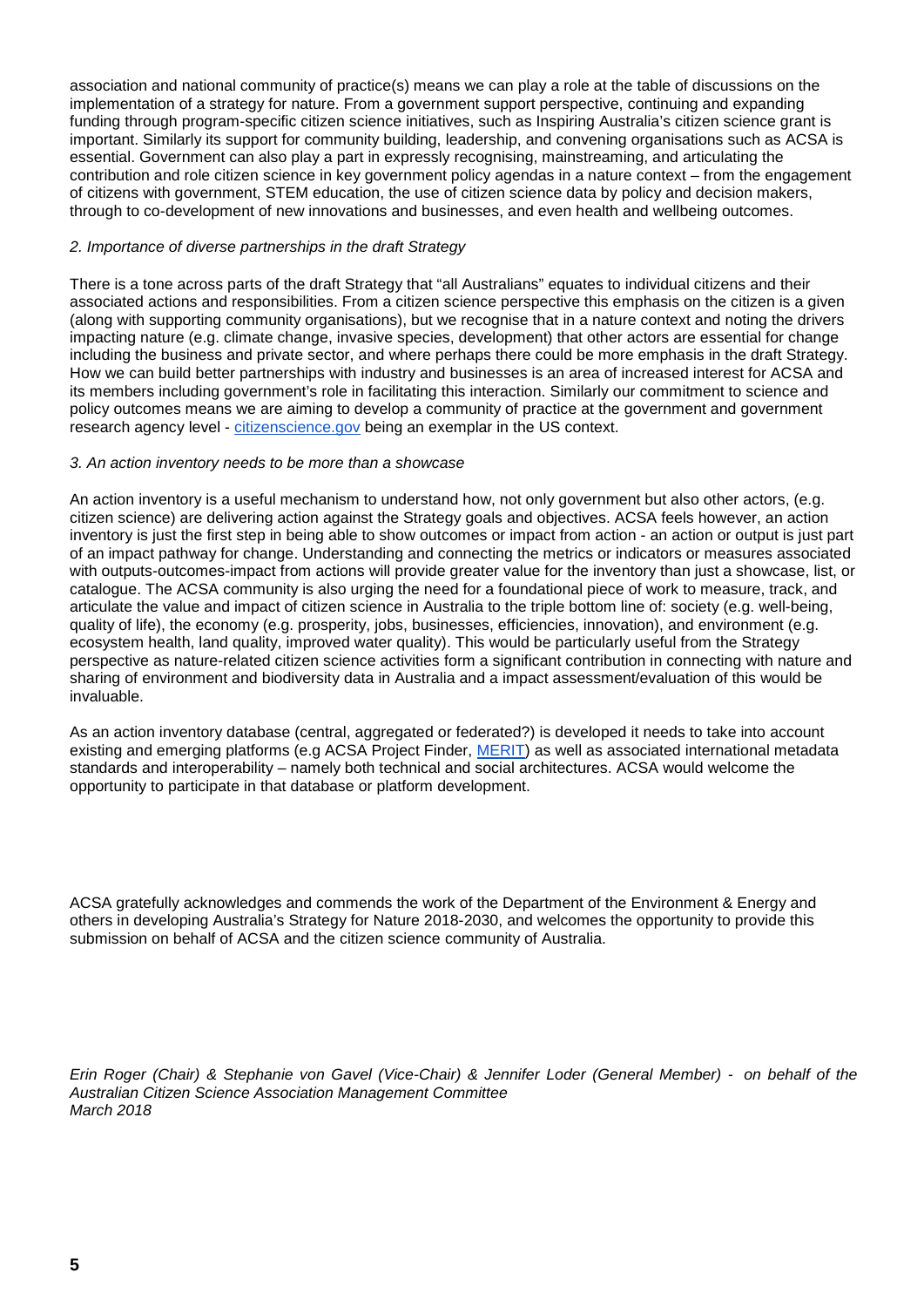| <b>VISION</b>                                                      |                                                                                                                                                                                    | A community that supports, informs and develops citizen science.                                                                                                                                                                               |                                                                                                                                                    |                                                                                                                                                                                                                 | <b>STRATEGI</b>                                                                                                                                                                      |
|--------------------------------------------------------------------|------------------------------------------------------------------------------------------------------------------------------------------------------------------------------------|------------------------------------------------------------------------------------------------------------------------------------------------------------------------------------------------------------------------------------------------|----------------------------------------------------------------------------------------------------------------------------------------------------|-----------------------------------------------------------------------------------------------------------------------------------------------------------------------------------------------------------------|--------------------------------------------------------------------------------------------------------------------------------------------------------------------------------------|
| MISSION                                                            |                                                                                                                                                                                    | collaboration, capacity building & advocacy for citizen science.<br>To advance citizen science through sharing of knowledge,                                                                                                                   |                                                                                                                                                    | <b>Citizen Scie</b><br>Association<br>Australian                                                                                                                                                                |                                                                                                                                                                                      |
| <b>VALUES</b>                                                      | Inclusive Inspiring • Er<br>$\bullet$                                                                                                                                              | mpowering ● Collaborative ● Dynamic                                                                                                                                                                                                            |                                                                                                                                                    |                                                                                                                                                                                                                 |                                                                                                                                                                                      |
| <b>GOALS</b>                                                       | Participation                                                                                                                                                                      | Partnerships                                                                                                                                                                                                                                   | Practice                                                                                                                                           | <b>Impact</b>                                                                                                                                                                                                   | Platform                                                                                                                                                                             |
| "ACSA's Strategic<br>Goals are to<br>Message                       | meaningful participation in<br>Encourage broad and<br>citizen science                                                                                                              | and collaborative partnerships<br>through facilitating inclusive                                                                                                                                                                               | and a community of best<br>practice, knowledge and<br>tools                                                                                        | and its outputs are realised<br>impact of citizen science<br>to ensure the value and                                                                                                                            | recognised organisation and<br>effective, trusted and well<br>hub for citizen science in<br>enabled by ACSA as an<br>Australia."                                                     |
| <b>Outcome</b>                                                     | Individual & Community<br>outcomes                                                                                                                                                 | outcomes<br>Network                                                                                                                                                                                                                            | outcomes<br>Capacity                                                                                                                               | <b>Science &amp; Education</b><br>outcomes                                                                                                                                                                      | Institutional<br>outcomes                                                                                                                                                            |
| Detail                                                             | and meaningful participation of<br>creating science & increasing<br>Encourage & promote broad<br>society in citizen science so<br>people become partners in<br>science literacy    | internationally, to deliver against<br>networks with members and key<br>community, science, education,<br>collaborative relationships and<br>government, and business<br>partners, nationally and<br>Facilitate inclusive and<br>common goals. | the practice, use and study of<br>tools, methods, infrastructure,<br>and resources to strengthen<br>Support the development of<br>citizen science. | science outcomes, including<br>science as an effective and<br>undertaking and delivering<br>Support & promote citizen<br>research, and supporting<br>innovative approach in<br>education and policy<br>outcomes | discussion, coordination, initiatives<br>and advocacy, for members and to<br>promote and deliver the goals of<br>functioning hub and network for<br>Establish ACSA as a well<br>ACSA |
| <b>ACTIONS</b>                                                     | Participation                                                                                                                                                                      | <b>Partnerships</b>                                                                                                                                                                                                                            | Practice                                                                                                                                           | <b>Impact</b>                                                                                                                                                                                                   | Platform                                                                                                                                                                             |
| continued and built on<br>Year 1 (2015/16)<br>Plan, Initiate<br>by | website & social media, building<br>Support national citizen science<br>promote outreach activities via<br>Develop communication &<br>profile and awareness<br>projects            | Develop membership framework &<br>Identify strategic partnerships &<br>networks and grow interactions<br>sustainable funding stream for<br>business model to grow a<br>ACSA                                                                    | Create online project database<br>management protocols and<br>structures for information<br>Develop information<br>and portal<br>sharing           | Support and promote strategic<br>regional and national scales<br>Hold a national conference<br>activities/projects on local<br>citizen science                                                                  | Governance - AGM & MC & working<br>Administration - host organisation &<br>Organisational plans<br>Website & branding<br>Incorporation<br>secretariat<br>groups                      |
| Year 2 (2016/17)<br>Build, Grow                                    | Target key sectors to increase<br>participation in citizen science<br>science through practitioner<br>involvement in diverse fora<br>Build awareness of citizen                    | grow international collaborations<br>Build external partnerships<br>Grow membership base &<br>interaction                                                                                                                                      | ACSA publications & reports<br>Support the development of<br>activities, including awards<br>Recognise citizen science                             | Review and communicate<br>broad impacts of citizen<br>science                                                                                                                                                   | De liver citizen science advocacy at<br>Increase internal participation<br>Increase visibility of ACSA<br>all levels e.g. champions                                                  |
| Deliver, Evaluate<br>Year 3 (2017/18)                              | Evaluation of activities, including identification of gaps.<br>Review of plans, approach, strategy and improve as appropriate<br>Ongoing activities, including national conference |                                                                                                                                                                                                                                                |                                                                                                                                                    |                                                                                                                                                                                                                 |                                                                                                                                                                                      |

# **Annex A – ACSA Strategic Plan**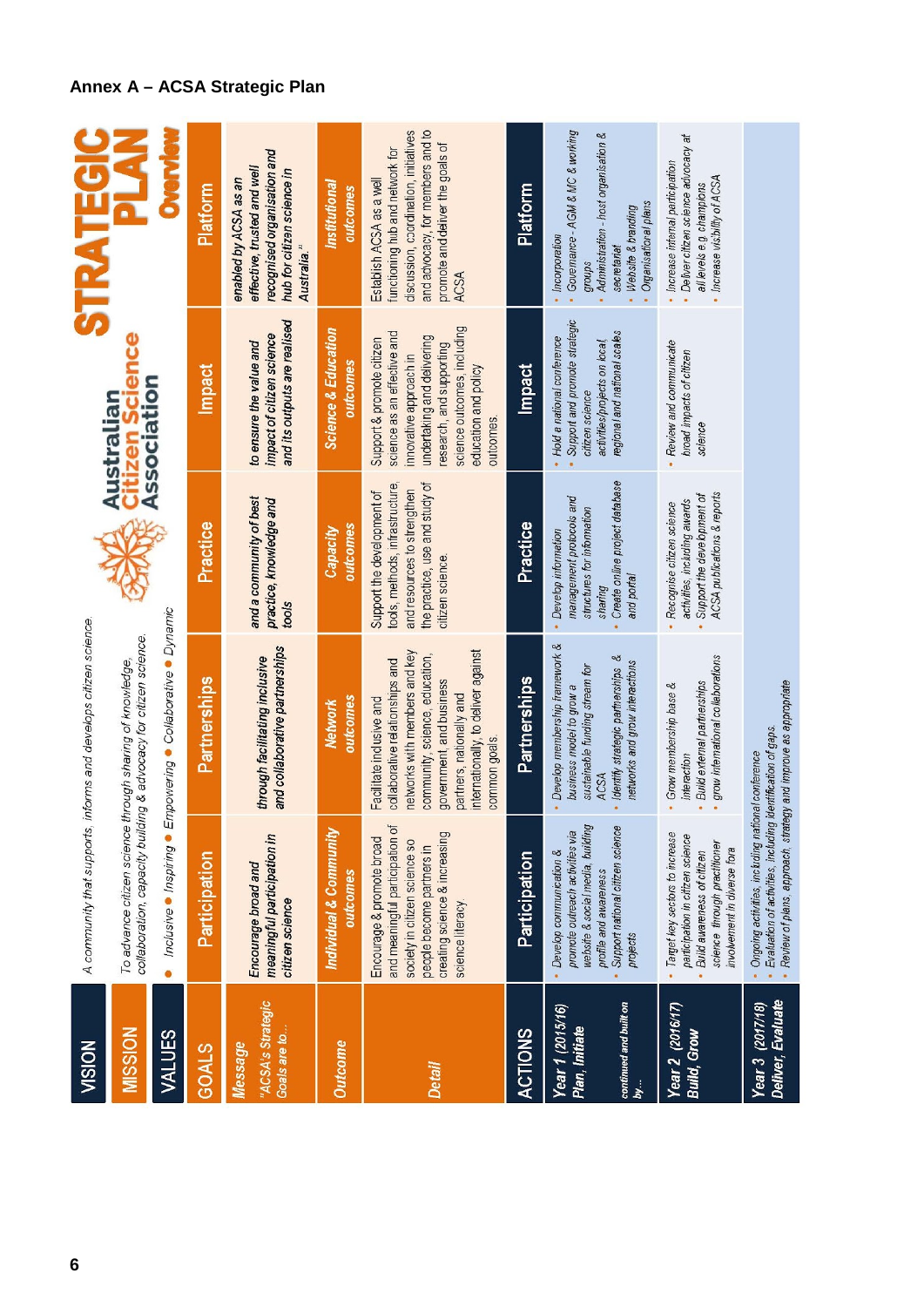## **ANNEX B**

Citizen science is making and can continue to make valuable contributions to meeting the 12 objectives of Australia's strategy for nature 2018–2030, as the following examples demonstrate:

|                                                                                                                           | <b>Project examples</b>                                                                                                                                                                                                                                                                                                                                                                                                                                                                                                                                                                                                                                                                                                                                                                                                                                                                                                                                                                                                                                                                                                                                                                                        |
|---------------------------------------------------------------------------------------------------------------------------|----------------------------------------------------------------------------------------------------------------------------------------------------------------------------------------------------------------------------------------------------------------------------------------------------------------------------------------------------------------------------------------------------------------------------------------------------------------------------------------------------------------------------------------------------------------------------------------------------------------------------------------------------------------------------------------------------------------------------------------------------------------------------------------------------------------------------------------------------------------------------------------------------------------------------------------------------------------------------------------------------------------------------------------------------------------------------------------------------------------------------------------------------------------------------------------------------------------|
| Objective 1:<br><b>Encourage Australians</b><br>to get out into nature                                                    | Citizen science represents an opportunity to connect people with nature in new ways.<br>Ubiquity of mobile computing devices such as mobile phones and ipads afford citizen<br>scientists the means to share observations nature and species occurrence. In addition<br>to collecting powerful observations of nature, many apps also afford citizen scientists a<br>means to collect images (e.g. Questagame, OzAtlas, iNaturalist) and/or audio (e.g.<br>FrogID, Frog Census, eBird), which can help follow community members and experts<br>verify observations, ensuring high quality scientific data for scientific research and<br>biodiversity management outcomes. These mobile apps are often highly engaging and<br>attracting people into nature.                                                                                                                                                                                                                                                                                                                                                                                                                                                   |
| Objective 2: Empower<br>Australians to be<br>active stewards of<br>nature                                                 | Citizen science is one way to empower the community as stewards of their natural<br>environment. Since 2014, annual ReefBlitz events have showcased coastal and<br>marine citizen science programs in Queensland. New research (Dean et al 2018)<br>indicates that community events such as this can foster environmental engagement<br>and support stewardship outcomes. Event participants reported being willing to share<br>information about reef conservation (91%); described increased support for marine<br>science and conservation (87%) and reported intentions to adopt a new conservation<br>behaviour (51%). Results suggested that highlighting environmental impacts, while<br>providing meaningful experiences and building environmental citizenship skills, can<br>support stewardship outcomes.                                                                                                                                                                                                                                                                                                                                                                                           |
| Objective 3: Increase<br>Australians'<br>understanding of the<br>value of nature                                          | Citizen science is being utilised to promote physical activity and the value of getting<br>into nature, even in a urban context. The Stanford University Our Voice: Citizen<br>Science for Health Equity framework includes work from Queensland to develop a<br>strategy for engaging older people as citizen scientists. The project empowers them as<br>agents of change in improving local built environments and ultimately advancing<br>community health (Tuckett et al).                                                                                                                                                                                                                                                                                                                                                                                                                                                                                                                                                                                                                                                                                                                                |
| Objective 4: Respect<br>and maintain<br>traditional ecological<br>knowledge and<br>stewardship of nature                  | Citizen science offers a platform to integrate multiple scientific approaches, including<br>Indigenous knowledge. 2017 Eureka citizen science prize winner the Indigenous<br>Ngukurr Wi Stadi bla Kantri (We Study the Country) Research Team is working with<br>Macquarie University to co-develop cross-cultural citizen science in south-east<br>Arnhem Land to improve land management. To date, the project has revealed a new<br>species of mammal, discovered populations of threatened species, preserved<br>culturally important wetlands, and used eight local languages to record plants and<br>animals.<br>The Atlas of Living Australia has an Indigenous Ecological Knowledge (IEK) program<br>of work that explores the role of information management platforms in bridging the<br>boundaries between traditional and contemporary Indigenous knowledge and western<br>science. In a collaborative approach, it aims to provide tools to enable and empower<br>greater Indigenous participation in biodiversity information management and<br>assessment, and to support other aspirations of Aboriginal and Torres Strait Islander<br>people related to ecological or biodiversity knowledge. |
| Objective 5: Improve<br>conservation<br>management of<br>Australia's landscapes,<br>seascapes and aquatic<br>environments | Tangaroa Blue Foundation coordinates a network of volunteers, communities,<br>organisations, and agencies around the country to monitor and collect marine<br>debris. In February 2018, their Australian Marine Debris Initiative Database held 10<br>million items of debris collected and documented littering waterways and coasts<br>around Australia. By identifying rubbish types, they have been able to work with a<br>range of partners to stop debris at the source. For example, Operation Clean Sweep<br>works with industry to adopt better housekeeping and OH&S practices to reduce<br>plastic litter during development and transport.                                                                                                                                                                                                                                                                                                                                                                                                                                                                                                                                                         |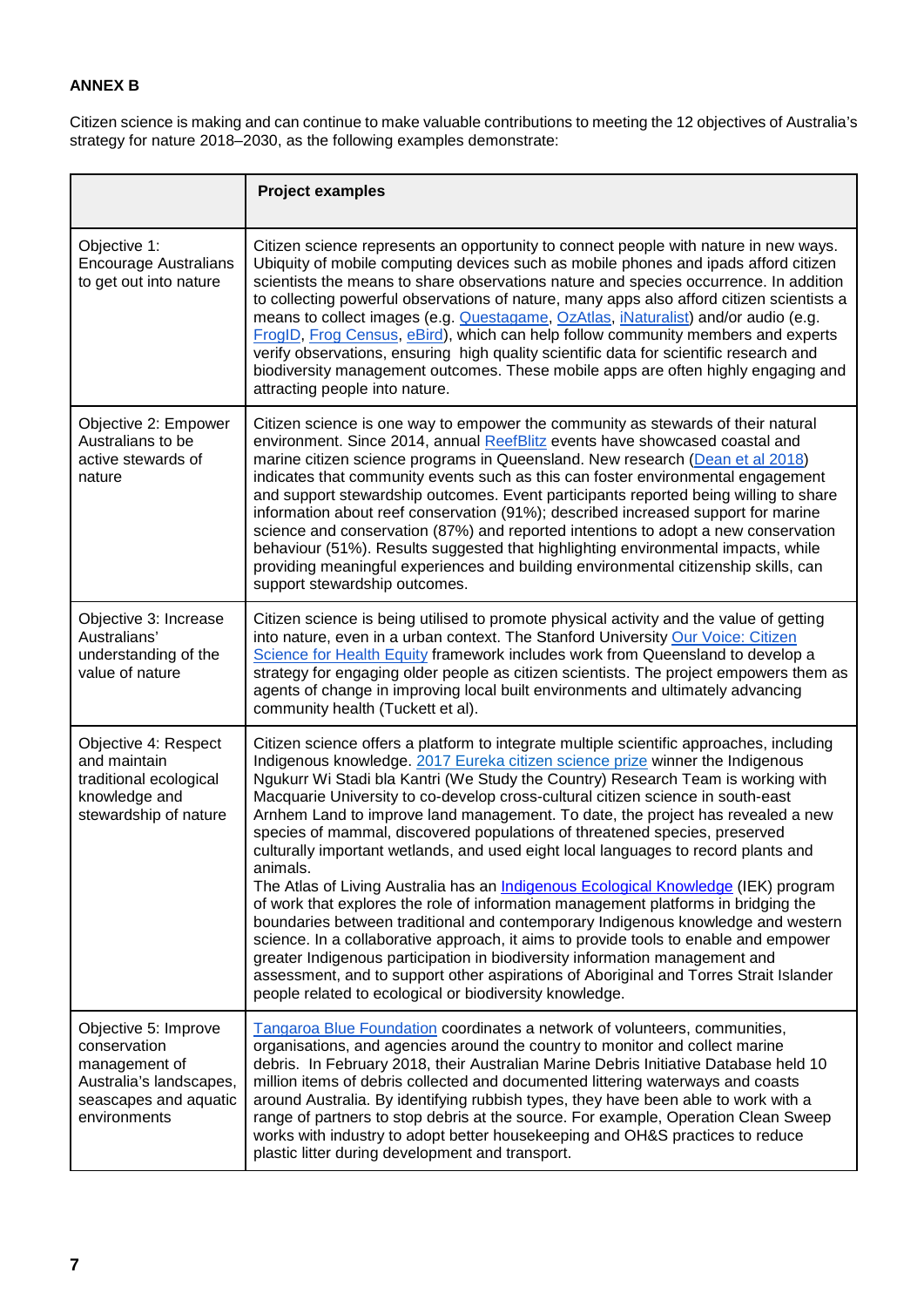| Objective 6: Maximise<br>the number of species<br>secured in nature                           | The provision of consistent, robust, and transparent approaches for assessing and<br>listing species has been identified as a key action to protect and manage Australia's<br>threatened species. Wildlife Spotter is an online citizen science project launched by<br>ABC Science and other collaborators for National Science Week in 2016. Motion-<br>sensitive cameras capture images of animals moving in the environment during both<br>day and night, enabling researchers to keep an eye on their study sites 24 hours a day<br>over extended periods of time. More than 50,000 people logged-in to process over 1<br>million images in a 2016 campaign. The project continues to report on distribution and<br>abundance of threatened and iconic Australian wildlife through DigiVol, contributing to<br>a long-term and accessible data record.                                                                                                                                                                                                                                                      |
|-----------------------------------------------------------------------------------------------|-----------------------------------------------------------------------------------------------------------------------------------------------------------------------------------------------------------------------------------------------------------------------------------------------------------------------------------------------------------------------------------------------------------------------------------------------------------------------------------------------------------------------------------------------------------------------------------------------------------------------------------------------------------------------------------------------------------------------------------------------------------------------------------------------------------------------------------------------------------------------------------------------------------------------------------------------------------------------------------------------------------------------------------------------------------------------------------------------------------------|
| Objective 7: Reduce<br>threats to nature and<br>build resilience                              | The Threatened Bird Network (Birdlife Australia) has over 5,000 volunteers and<br>supports community engagement, citizen science, data surveys and direct recovery<br>management for over 30 threatened bird conservation projects. Note Birdlife Australia<br>is the largest contributor of occurrence records to the national biodiversity information<br>portal the Atlas of Living Australia with over 13M records (out of a total of 73M<br>records).                                                                                                                                                                                                                                                                                                                                                                                                                                                                                                                                                                                                                                                      |
| Objective 8: Use and<br>develop natural<br>resources in an<br>ecologically<br>sustainable way | DuneWatch has been instrumental in combining citizen science and regeneration<br>efforts. By monitoring 11 dunesites on a weekly basis over the past 4 years, dune<br>health has been improved by including the data in revegetation techniques and coastal<br>management.                                                                                                                                                                                                                                                                                                                                                                                                                                                                                                                                                                                                                                                                                                                                                                                                                                      |
| Objective 9: Enrich<br>cities and towns with<br>nature                                        | In November 2014 during the World Parks Congress Public Festival, over 500<br>children, scientists, naturalists, and World Parks Congress participants took part in the<br>largest species audit of Sydney's Olympic Park. The BioBlitz proved a success as one<br>of the first major public facing citizen science events run by the NSW Office of<br>Environment and Heritage. Citizen scientists worked together to find, identify, and<br>document as many species of plants, animals, and other organisms as possible using<br>the iNaturalist app on their smartphones. Many of the invertebrate species were<br>logged in that area for the first time ever.                                                                                                                                                                                                                                                                                                                                                                                                                                             |
| Objective 10: Increase<br>knowledge about<br>nature to make better<br>decisions               | Citizen science can help fill data and knowledge gaps to support natural resource<br>management decisions. In 2015 and 2016, a collaborative citizen science project to re-<br>map key reef habitat areas in inshore Moreton Bay, Brisbane, was undertaken by<br>Reef Check Australia, The University of Queensland Remote Sensing Research<br>Centre, and Healthy Waterways and Catchments (Queensland Environmental<br>Protection Agency in 2004). Trained volunteers collected benthic habitat field data<br>used to validate and revise a 2004 coral spatial extent habitat map baseline. The data<br>contributed directly to the Healthy Land and Water Report Card, helping to evaluate<br>the effectiveness of catchment-level natural resource management investments and<br>support evaluation of NRM project outcomes.<br>Another example includes Wild Orchid Watch, which is the first national observatory<br>for all wild orchids in Australia. The project will partner scientists from the University of<br>Adelaide with orchid enthusiasts to uncover information about Australian orchis and |
|                                                                                               | their habitats. An app is in development to assist citizen scientists collect data about<br>orchids.                                                                                                                                                                                                                                                                                                                                                                                                                                                                                                                                                                                                                                                                                                                                                                                                                                                                                                                                                                                                            |
| Objective 11: Share<br>and use information<br>effectively                                     | Canberra Nature Map is an online platform for community discussions and recording<br>of species in the Canberra region, with over 1,154,171 sightings of 4782 species<br>across 648 locations from 1313 members. Local communities and regions are starting<br>their own citizen science projects to capture and share information. Atlas of Life in the<br>Coastal Wilderness is a sister-project based in the NSW South Coast, this project that<br>has amassed over 190,000 records and 5,560 species identified. The platform ensures<br>that information is made available for further research, including through initiatives<br>such as "Bioblitzes".<br>Other examples of digital transformation in citizen science include:<br>Cat tracker – using GPS tracking devices to track domestic cats to better<br>$\bullet$                                                                                                                                                                                                                                                                                  |
|                                                                                               | understand more about cats, their behaviours, and their relationships with their<br>owners, with over 4000 cats tracked in South Australia, and plans for a national<br>survey of over 1400 cats - https://www.discoverycircle.org.au/projects/cat-tracker/                                                                                                                                                                                                                                                                                                                                                                                                                                                                                                                                                                                                                                                                                                                                                                                                                                                     |